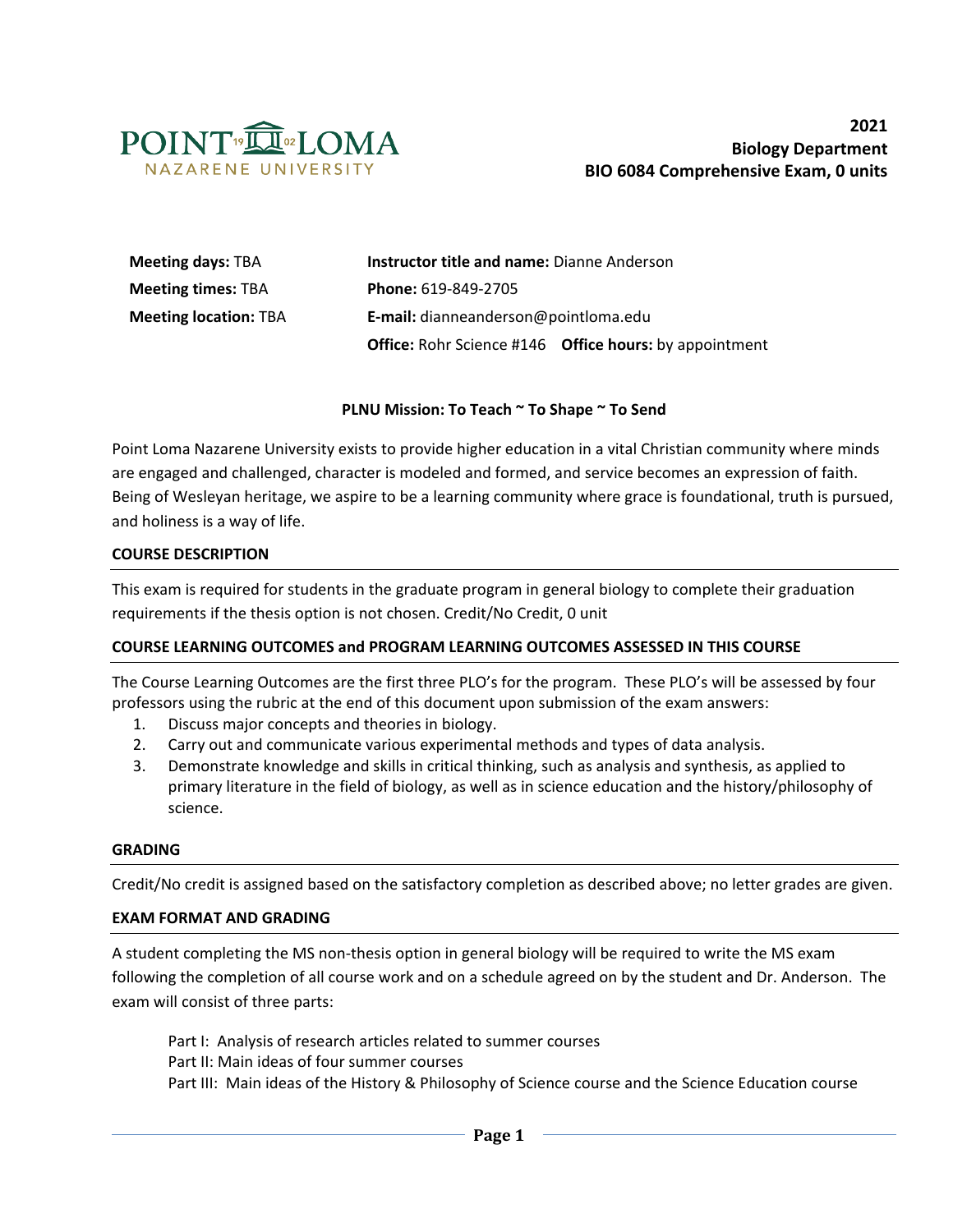You will choose **three summer courses** to focus on in the exam including at least one organismal course and one cell/molecular course (see categories below). Dr. Anderson will contact the appropriate professors to obtain one research article appropriate to each of the selected courses.

| Organismal courses             | Cell/molecular courses                  |
|--------------------------------|-----------------------------------------|
| Physiology of Plants & Animals | Developmental Biology                   |
| Marine Biology                 | Microbiology & Immunology               |
| <b>Evolutionary Biology</b>    | <b>Genetics &amp; Molecular Biology</b> |
| Ecology of Plants & Animals    | Cell Biology                            |

Let Dr. Anderson know the following information:

- 1. Three summer courses on the exam
- 2. Start date of the exam (you may have up to 72 hours/3 days)
- 3. Start time of the exam (8AM, 12PM, 4PM or 8PM)

Both before and during the exam, you may consult course materials, textbooks, and internet sources (including to look up terms, etc.). You may only consult the program director, not other faculty members, students, or the authors of the research articles to clarify exam questions, article content, or exam instructions. You will e-mail the completed exam to Dr. Anderson.

The completed exam will be assessed for clarity, accuracy, thoroughness, and use of appropriate vocabulary by the professors who taught the courses (see detailed rubric at the end of this document). Each professor will review the exam answers related to the course that they taught to determine if the student earns the credit for that particular section. You will be notified by Dr. Anderson if either a) all sections passed or b) at least one section did not pass and will need to be resubmitted. Depending on the time of year, you can expect feedback in approximately 2 weeks. If the exam is submitted during PLNU holiday breaks, this time will be extended. If your work location has deadlines for submission of your posted degree, check with Dr. Anderson to find out when you can expect your degree to be posted depending on your exam date.

If any sections do not pass, you will schedule a 48-hour period to rewrite the section(s) to address the deficiencies, and to resubmit that portion of the exam. If that resubmission does not pass, you will receive one additional chance to rewrite before the degree will be denied. Note: Due to faculty vacations in July/August, if the exam is completed between July 15-August 15, feedback may not be received in time for any revisions to be made in order to meet the August degree-posting date. This could result in the degree being posted in October.

### **GENERAL PLNU POLICIES**

### **PLNU COPYRIGHT POLICY**

Point Loma Nazarene University, as a non-profit educational institution, is entitled by law to use materials protected by the US Copyright Act for classroom education. Any use of those materials outside the class may violate the law.

### **PLNU ACADEMIC HONESTY POLICY**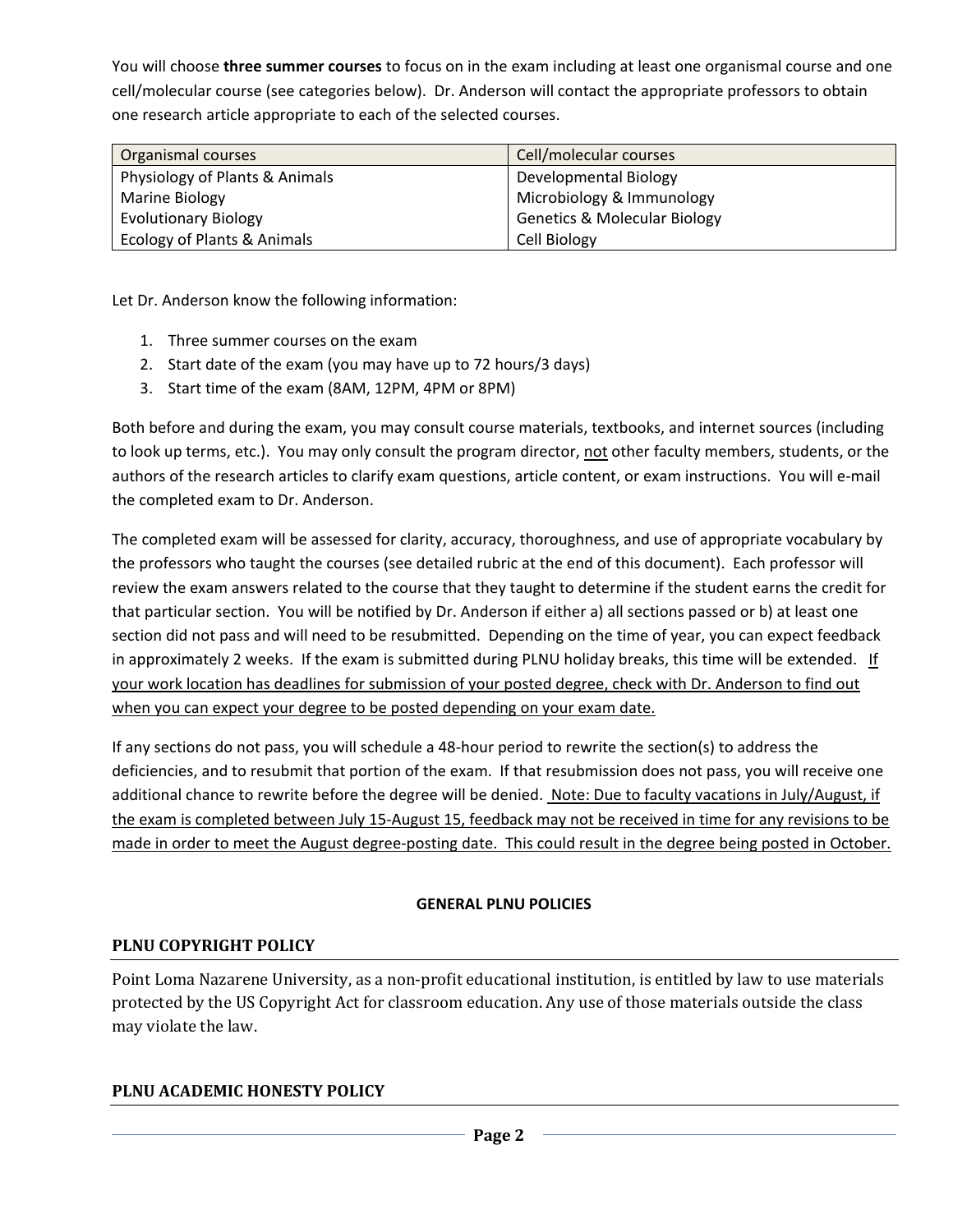Students should demonstrate academic honesty by doing original work and by giving appropriate credit to the ideas of others. Academic dishonesty is the act of presenting information, ideas, and/or concepts as one's own when in reality they are the results of another person's creativity and effort. A faculty member who believes a situation involving academic dishonesty has been detected may assign a failing grade for that assignment or examination, or, depending on the seriousness of the offense, for the course. Faculty should follow and students may appeal using the procedure in the university Catalog. See Academic Policies in the Graduate and Professional Studies Catalog for definitions of kinds of academic dishonesty and for further policy information.

# **PLNU ACADEMIC ACCOMMODATIONS POLICY**

While all students are expected to meet the minimum standards for completion of this course as established by the instructor, students with disabilities may require academic adjustments, modifications or auxiliary aids/services. At Point Loma Nazarene University (PLNU), these students are requested to register with the Disability Resource Center (DRC), located in the Bond Academic Center. [\(DRC@pointloma.edu](mailto:DRC@pointloma.edu) or 619-849-2486). The DRC's policies and procedures for assisting such students in the development of an appropriate academic adjustment plan (AP) allows PLNU to comply with Section 504 of the Rehabilitation Act and the Americans with Disabilities Act. Section 504 (a) prohibits discrimination against students with special needs and guarantees all qualified students equal access to and benefits of PLNU programs and activities. After the student files the required documentation, the DRC, in conjunction with the student, will develop an AP to meet that student's specific learning needs. The DRC will thereafter email the student's AP to all faculty who teach courses in which the student is enrolled each semester. The AP must be implemented in all such courses.

If students do not wish to avail themselves of some or all of the elements of their AP in a particular course, it is the responsibility of those students to notify their professor in that course. PLNU highly recommends that DRC students speak with their professors during the first two weeks of each semester about the applicability of their AP in that particular course and/or if they do not desire to take advantage of some or all of the elements of their AP in that course.

## **PLNU ATTENDANCE AND PARTICIPATION POLICY**

Regular and punctual attendance at all classes are considered essential to optimum academic achievement. If the student is absent from more than 10 percent of class meetings, the faculty member can file a written report which may result in de-enrollment. If the absences exceed 20 percent, the student may be deenrolled without notice until the university drop date or, after that date, receive the appropriate grade for their work and participation. See Academic Policies in the Graduate and Professional Studies Catalog for additional detail.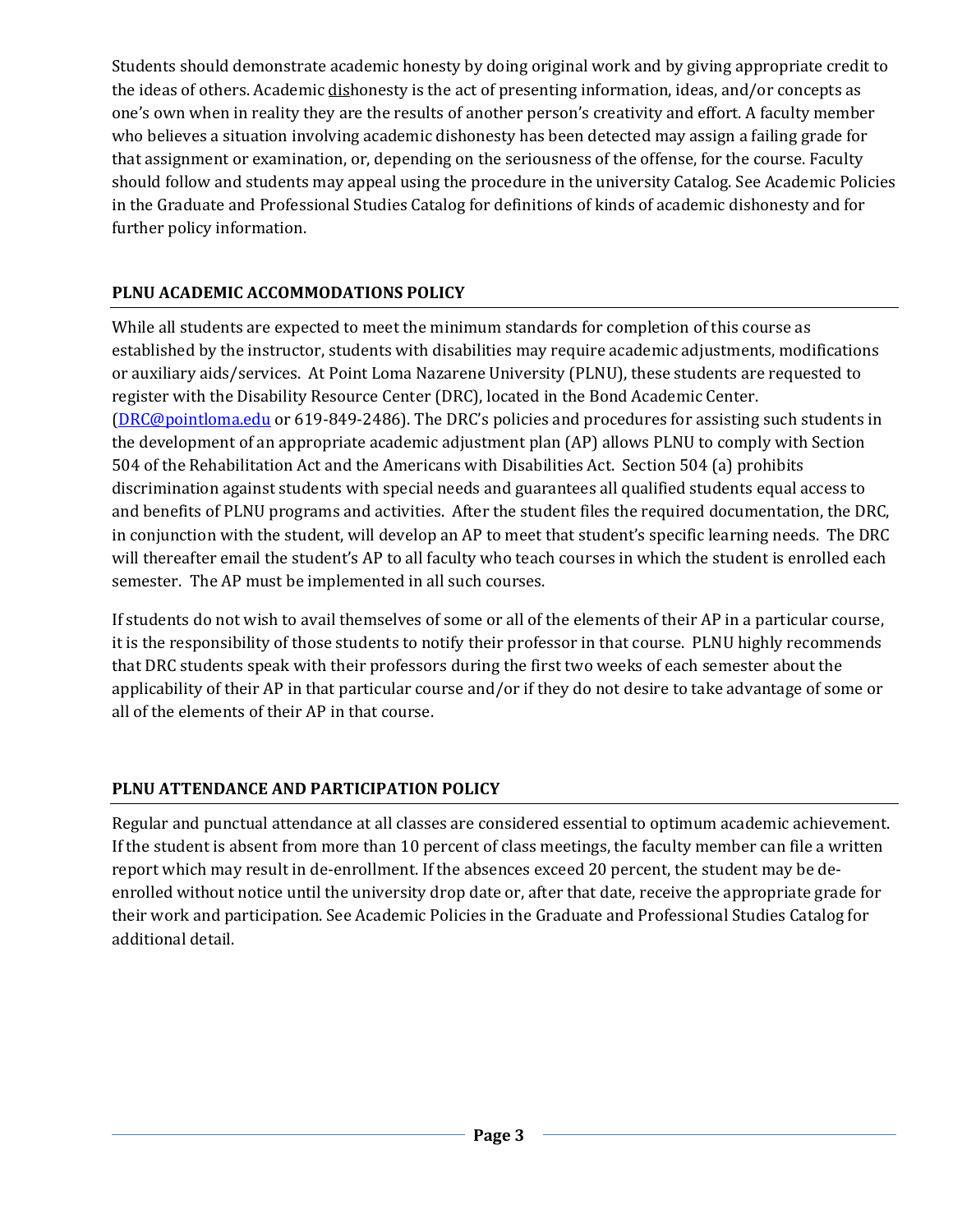# **PLNU MS in General Biology Comprehensive Exam Rubric, Part I: Research article analysis**

|                |            | Aspect of             | Initial                            | Emerging                                    | Developed                                               | <b>Highly Developed</b>                           |
|----------------|------------|-----------------------|------------------------------------|---------------------------------------------|---------------------------------------------------------|---------------------------------------------------|
|                |            | answer                | (fail)                             | (fail)                                      | (pass)                                                  | (pass)                                            |
| Row            | Paper $\#$ |                       |                                    |                                             |                                                         |                                                   |
|                |            |                       |                                    |                                             |                                                         |                                                   |
| 1              | $#$ la     | General               | Missing                            | Unclear                                     | Clear, but not accurate or                              | Clear and accurate                                |
|                |            | relevance to          |                                    |                                             | unclear, incomplete or                                  |                                                   |
|                |            | field                 |                                    |                                             | lacks depth of analysis                                 |                                                   |
| 2              | $#$ la     | General               | Missing                            | Unclear                                     | Clear, but not accurate or                              | Clear and accurate                                |
|                |            | problem/              |                                    |                                             | incomplete                                              |                                                   |
|                |            | question              |                                    |                                             |                                                         |                                                   |
| 3              | #la        | 1st major             | Identified claim is                | Identified claim is                         | Accurately identified                                   | Accurately identified the                         |
|                |            | claim                 | inaccurate or not                  | inaccurate or incomplete                    | claim, but not a main                                   | one of most important                             |
|                |            |                       | important                          | or lacks depth                              | claim                                                   | claims                                            |
| $\overline{4}$ | $#$ la     | Evidence              | Specific data is not               | Relevant tables, figures,                   | Specific areas of relevant                              | Specific areas of relevant                        |
|                |            |                       | identified or does not             | etc. are mentioned but no                   | figures, tables, etc. are                               | figures, tables, etc. are                         |
|                |            |                       | match the claim;<br>no evidence    | specific areas;<br>1 piece of evidence      | correctly identified;<br>2 pieces of evidence           | correctly identified;<br>2+ pieces of evidence    |
| 5              | #la        | Justification         | Justification missing for          | Weak attempt made to                        | Justification given for why                             | Clear justification as to                         |
|                |            |                       | claim                              | justify claim, but                          | data supports the claim,                                | why the data supports the                         |
|                |            |                       |                                    | inaccurate, incomplete, or                  | but not clear or                                        | claim                                             |
|                |            |                       |                                    | unclear                                     | incomplete                                              |                                                   |
| 6              | #la        | Methods               | Methods missing AND                | Missing some major                          | Major methods identified                                | Relevance of major                                |
|                |            |                       | not in own words                   | methods OR not in own                       | in own words, but unclear                               | methods clearly explained                         |
|                |            |                       |                                    | words                                       |                                                         |                                                   |
| $\overline{7}$ | #lb        | $2nd$ major           | Identified claim is                | Identified claim is                         | Accurately identified                                   | Accurately identified the                         |
|                |            | claim                 | inaccurate or not                  | inaccurate or incomplete                    | claim, but not a main                                   | one of most important                             |
|                |            |                       | important                          | or lacks depth                              | claim                                                   | claims                                            |
| 8              | #1b        | Evidence              | Specific data is not               | Relevant tables, figures,                   | Specific areas of relevant                              | Specific areas of relevant                        |
|                |            |                       | identified or does not             | etc. are mentioned but no                   | figures, tables, etc. are                               | figures, tables, etc. are                         |
|                |            |                       | match the claim                    | specific areas<br>Weak attempt made to      | correctly identified                                    | correctly identified<br>Clear justification as to |
| 9              | #1b        | Justification         | Justification missing for<br>claim | justify claim, but                          | Justification given for why<br>data supports the claim, | why the data supports the                         |
|                |            |                       |                                    | inaccurate, incomplete, or                  | but not clear or                                        | claim                                             |
|                |            |                       |                                    | unclear                                     | incomplete                                              |                                                   |
| 10             | #1b        | Methods               | Methods missing                    | Missing some major                          | Major methods identified                                | Major methods clearly                             |
|                |            |                       |                                    | methods OR not in own                       | in own words, but unclear                               | identified in own words                           |
|                |            |                       |                                    | words                                       |                                                         |                                                   |
| 11             | #2a        | General               | Missing                            | Unclear                                     | Clear, but not accurate or                              | Clear and accurate                                |
|                |            | relevance to          |                                    |                                             | unclear, incomplete or                                  |                                                   |
|                |            | field                 |                                    |                                             | lacks depth of analysis                                 |                                                   |
| 12             | #2a        | General               | Missing                            | Unclear                                     | Clear, but not accurate or                              | Clear and accurate                                |
|                |            | problem/              |                                    |                                             | incomplete                                              |                                                   |
| 13             | #2a        | question<br>1st major | Identified claim is                | Identified claim is                         | Accurately identified                                   | Accurately identified the                         |
|                |            | claim                 | inaccurate or not                  | inaccurate or incomplete                    | claim, but not a main                                   | one of most important                             |
|                |            |                       | important                          | or lacks depth                              | claim                                                   | claims                                            |
| 14             | #2a        | Evidence              | Specific data is not               | Relevant tables, figures,                   | Specific areas of relevant                              | Specific areas of relevant                        |
|                |            |                       | identified or does not             | etc. are mentioned but no                   | figures, tables, etc. are                               | figures, tables, etc. are                         |
|                |            |                       | match the claim                    | specific areas                              | correctly identified                                    | correctly identified                              |
| 15             | #2a        | Justification         | Justification missing for          | Weak attempt made to                        | Justification given for why                             | Clear justification as to                         |
|                |            |                       | claim                              | justify claim, but                          | data supports the claim,                                | why the data supports the                         |
|                |            |                       |                                    | inaccurate, incomplete, or                  | but not clear or                                        | claim                                             |
|                |            |                       |                                    | unclear                                     | incomplete                                              |                                                   |
| 16             | #2a        | Methods               | Methods missing                    | Missing some major<br>methods OR not in own | Major methods identified                                | Major methods clearly<br>identified in own words  |
|                |            |                       |                                    | words                                       | in own words, but unclear                               |                                                   |
| 17             | #2b        | $2nd$ major           | Identified claim is                | Identified claim is                         | Accurately identified                                   | Accurately identified the                         |
|                |            | claim                 | inaccurate or not                  | inaccurate or incomplete                    | claim, but not a main                                   | one of most important                             |
|                |            |                       | important                          | or lacks depth                              | claim                                                   | claims                                            |
| 18             | #2b        | Evidence              | Specific data is not               | Relevant tables, figures,                   | Specific areas of relevant                              | Specific areas of relevant                        |
|                |            |                       | identified or does not             | etc. are mentioned but no                   | figures, tables, etc. are                               | figures, tables, etc. are                         |
|                |            |                       | match the claim                    | specific areas                              | correctly identified                                    | correctly identified                              |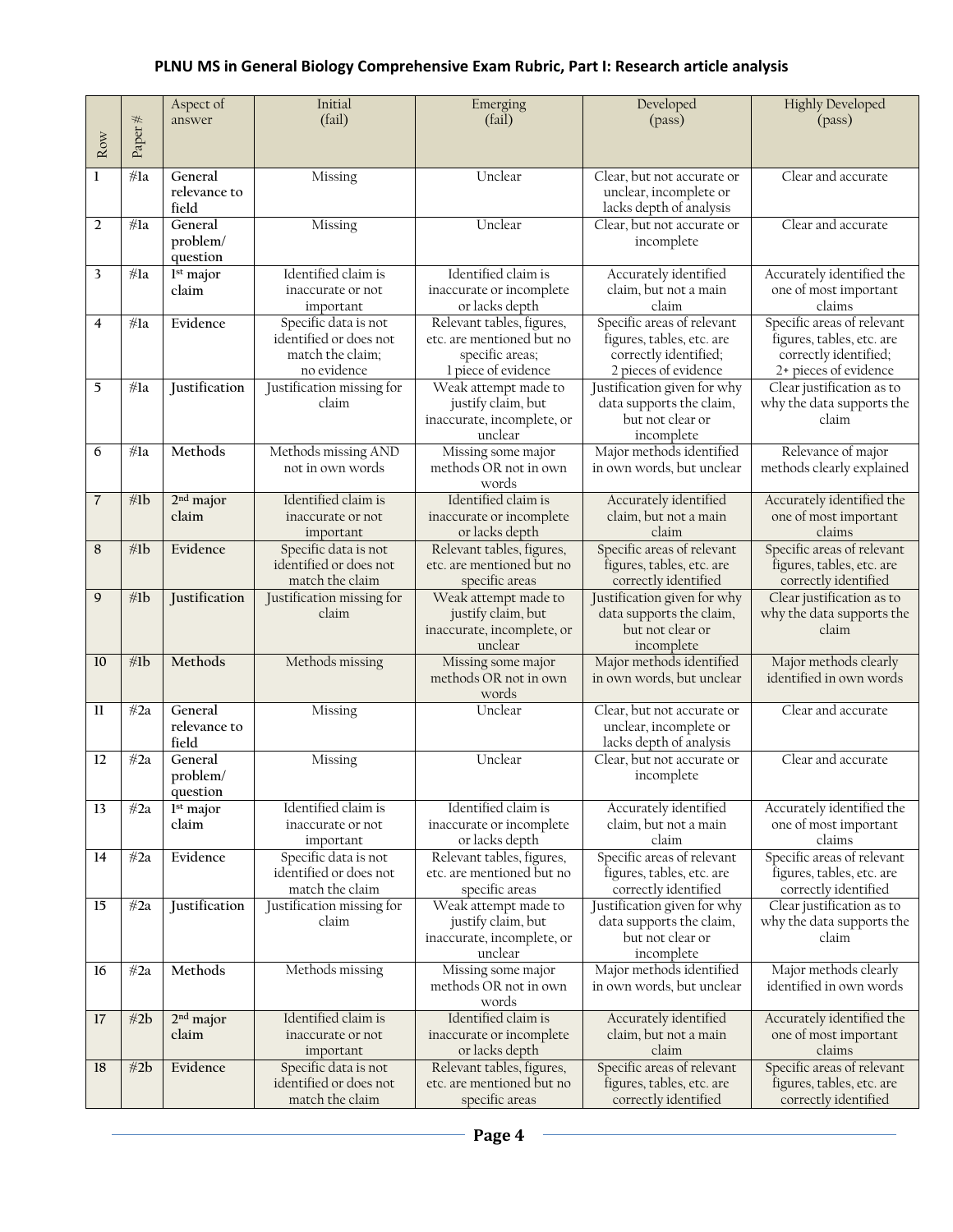| 19 | #2b | Justification         | Justification missing for          | Weak attempt made to                             | Justification given for why                             | Clear justification as to                              |
|----|-----|-----------------------|------------------------------------|--------------------------------------------------|---------------------------------------------------------|--------------------------------------------------------|
|    |     |                       | claim                              | justify claim, but<br>inaccurate, incomplete, or | data supports the claim,<br>but not clear or            | why the data supports the<br>claim                     |
|    |     |                       |                                    | unclear                                          | incomplete                                              |                                                        |
| 20 | #2b | Methods               | Methods missing AND                | Missing some major                               | Major methods identified                                | Major methods clearly                                  |
|    |     |                       | not in own words                   | methods OR not in own                            | in own words, but unclear                               | identified in own words                                |
|    |     |                       |                                    | words                                            |                                                         |                                                        |
| 21 | #3a | General               | Missing                            | Unclear                                          | Clear, but not accurate or                              | Clear and accurate                                     |
|    |     | relevance to<br>field |                                    |                                                  | unclear, incomplete or<br>lacks depth of analysis       |                                                        |
| 22 | #3a | General               | Missing                            | Unclear                                          | Clear, but not accurate or                              | Clear and accurate                                     |
|    |     | problem/              |                                    |                                                  | incomplete                                              |                                                        |
|    |     | question              |                                    |                                                  |                                                         |                                                        |
| 23 | #3a | 1st major             | Identified claim is                | Identified claim is                              | Accurately identified                                   | Accurately identified the                              |
|    |     | claim                 | inaccurate or not                  | inaccurate or incomplete                         | claim, but not a main                                   | one of most important                                  |
|    |     |                       | important                          | or lacks depth                                   | claim                                                   | claims                                                 |
| 24 | #3a | Evidence              | Specific data is not               | Relevant tables, figures,                        | Specific areas of relevant                              | Specific areas of relevant                             |
|    |     |                       | identified or does not             | etc. are mentioned but no                        | figures, tables, etc. are                               | figures, tables, etc. are                              |
| 25 | #3a | <b>Justification</b>  | match the claim                    | specific areas                                   | correctly identified                                    | correctly identified                                   |
|    |     |                       | Justification missing for<br>claim | Weak attempt made to<br>justify claim, but       | Justification given for why<br>data supports the claim, | Clear justification as to<br>why the data supports the |
|    |     |                       |                                    | inaccurate, incomplete, or                       | but not clear or                                        | claim                                                  |
|    |     |                       |                                    | unclear                                          | incomplete                                              |                                                        |
| 26 | #3a | Methods               | Methods missing AND                | Missing some major                               | Major methods identified                                | Major methods clearly                                  |
|    |     |                       | not in own words                   | methods OR not in own                            | in own words, but unclear                               | identified in own words                                |
|    |     |                       |                                    | words                                            |                                                         |                                                        |
| 27 | #3b | $2nd$ major           | Identified claim is                | Identified claim is                              | Accurately identified                                   | Accurately identified the                              |
|    |     | claim                 | inaccurate or not                  | inaccurate or incomplete                         | claim, but not a main<br>claim                          | one of most important<br>claims                        |
| 28 | #3b | Evidence              | important<br>Specific data is not  | or lacks depth<br>Relevant tables, figures,      | Specific areas of relevant                              | Specific areas of relevant                             |
|    |     |                       | identified or does not             | etc. are mentioned but no                        | figures, tables, etc. are                               | figures, tables, etc. are                              |
|    |     |                       | match the claim                    | specific areas                                   | correctly identified                                    | correctly identified                                   |
|    |     |                       |                                    |                                                  |                                                         |                                                        |
| 29 | #3b | Justification         | Justification missing for          | Weak attempt made to                             | Justification given for why                             | Clear justification as to                              |
|    |     |                       | claim                              | justify claim, but                               | data supports the claim,                                | why the data supports the                              |
|    |     |                       |                                    | inaccurate, incomplete, or                       | but not clear or                                        | claim                                                  |
|    |     |                       |                                    | unclear                                          | incomplete                                              |                                                        |
| 30 | #3b | Methods               | Methods missing AND                | Missing some major                               | Major methods identified                                | Major methods clearly                                  |
|    |     |                       | not in own words                   | methods OR not in own                            | in own words, but unclear                               | identified in own words                                |
|    |     |                       |                                    | words                                            |                                                         |                                                        |

## **PLNU MS in General Biology Comprehensive Exam Rubric: Description of summer course major concepts**

| Row | Summer | Aspect of   | Initial                | Emerging               | Developed             | <b>Highly Developed</b> |
|-----|--------|-------------|------------------------|------------------------|-----------------------|-------------------------|
|     | course | answer      | (fail)                 | (fail)                 | (pass)                | (pass)                  |
| 31  | #1     | Choice of   | Topic not addressed in | Topic of minor         | One of several main   | Clearly a central topic |
|     |        | topic       | course                 | importance in course   | topics from course    | from course             |
| 32  | #1     | Topic       | Inaccurately described | Accurately described,  | Accurately described, | Accurately described    |
|     |        | description |                        | with minimal/no use of | with some use of      | using appropriate       |
|     |        |             |                        | course vocabulary, or  | vocabulary from the   | vocabulary from the     |
|     |        |             |                        | somewhat inaccurate    | course                | course                  |
| 33  | #2     | Choice of   | Topic not addressed in | Topic of minor         | One of several main   | Clearly a central topic |
|     |        | topic       | course                 | importance in course   | topics from course    | from course             |
| 34  | #2     | Topic       | Inaccurately described | Accurately described,  | Accurately described, | Accurately described    |
|     |        | description |                        | with minimal/no use of | with some use of      | using appropriate       |
|     |        |             |                        | course vocabulary, or  | vocabulary from the   | vocabulary from the     |
|     |        |             |                        | somewhat inaccurate    | course                | course                  |
| 35  | #3     | Choice of   | Topic not addressed in | Topic of minor         | One of several main   | Clearly a central topic |
|     |        | topic       | course                 | importance in course   | topics from course    | from course             |
| 36  | #3     | Topic       | Inaccurately described | Accurately described,  | Accurately described, | Accurately described    |
|     |        | description |                        | with minimal/no use of | with some use of      | using appropriate       |